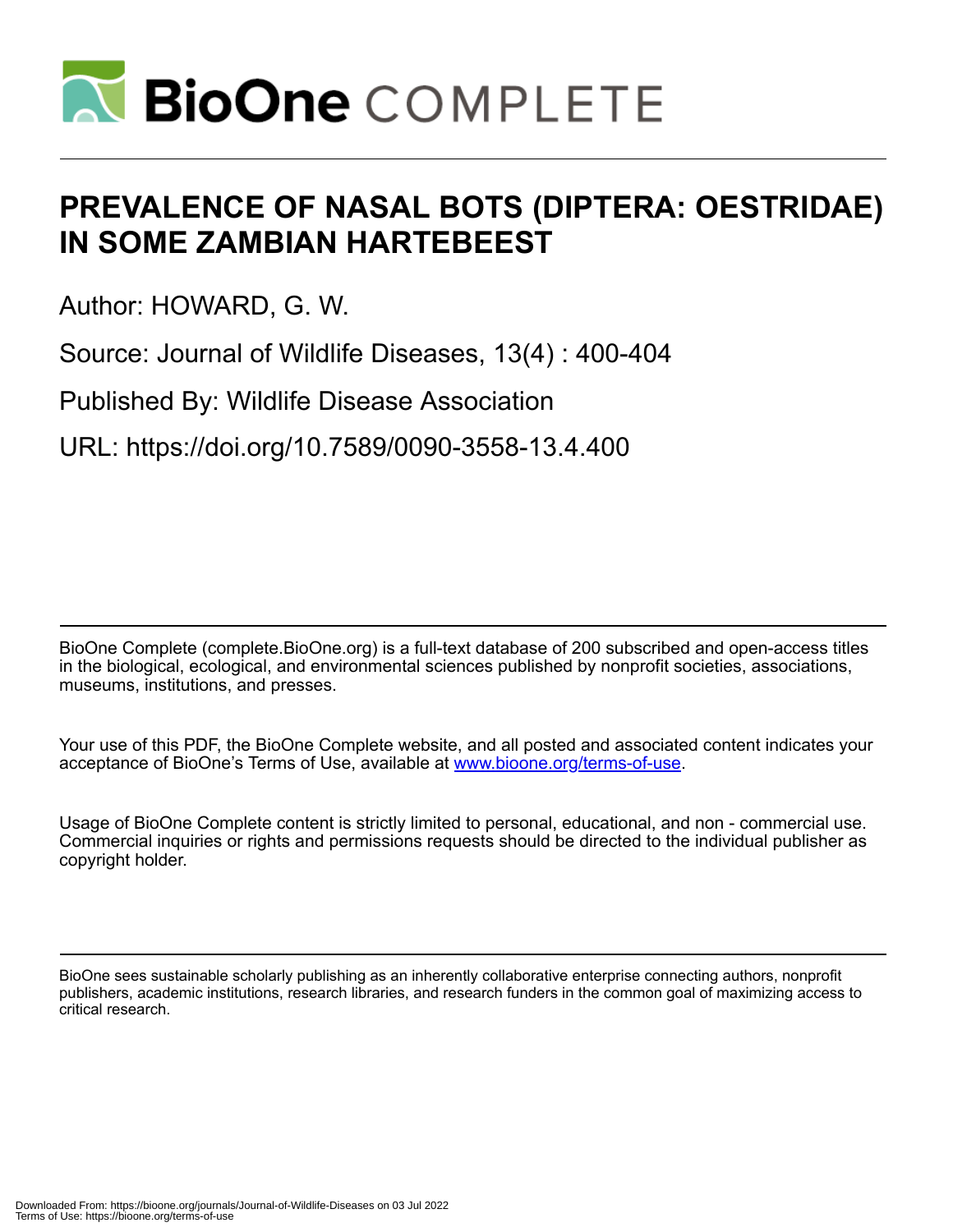# **PREVALENCE OF NASAL BOTS (DIPTERA: OESTRIDAE) IN SOME ZAMBIAN HARTEBEEST**

G. W. HOWARD, Biology Department, University of Zambia, P.O. Box 2379, Lusaka, Zambia

*Abstract:* Nine Lichtenstein's hartebeest *(Alcelap/ius lichtcnsteini)* were sampled for nasal bots *(Ocstrinae)* in a woodland area of central western Zambia. Larvae of the genera *Gedoc/stia, Oestrus* and *Kirkioestrus* were found in mixed infestations in the nasal cavities and paranasal sinuses. A maximum count of 252 larvae was recorded from one head but no obvious pathogenicity was detectable in this or any other hartebeest. The significance of these findings is discussed in relation to the host specificity of the nasal bots and to gedoelstial myiasis of domestic livestock in the area where they interact with infected hartebeest.

#### **INTRODUCTION**

Lichtenstein's hartebeest *(A/cc/ap/ius /ic/itenslcini)* harbours a number of species of nasal bots<sup>33</sup> some of which may be pathogenic to cattle.' This report describes the results of an initial survey carried out as part of a study of the role of antelope as potential reservoirs of parasites and diseases of cattle in some areas of Zambia where these bovids live close together.<sup>6</sup> Although hartebeest in Zambia now are largely restricted to National Parks and Game Management Areas, they are in fairly close proximity to domestic livestock in some regions. Thus, in the area described, villages with cattle and goats occur within 20 km of the unfenced boundary of Kafue National Park and opportunities exist for the exchange of parasites between hartebeest and these domestic animals--particularly those parasites with a winged dispersive phase.

## **MATERIALS AND METHODS**

The area investigated is on the western boundary of Kafue National Park. It consists of a strip 5 km wide extending 100 km southwards from the Tatayoyo Gate (on the Lusaka-Mongu road) on the eastern extremity of Western Province, Zambia at approximately 15° 30' S and  $25^{\circ}$  40' E. This boundary of Kafue NP. is marked only by a graded road and animals cross freely in and out of

the Park. Hartebeest often are seen 50 km west of the Park boundary where domestic livestock graze. The area is a miombo woodland dominated by *Julbernardia* and *Brachystegia* spp.<sup>5</sup> The mean annual rainfall is approximately 800 mm and occurs from November to April. Other potential antelope hosts for nasal bots in the area are wildebeest *(Connachaetes taurinus*) as well as roan and sable antelope (Hippotragus equinus and *H. niger).*

During April and May, 1976, nine adult Lichtenstein's hartebeest were shot in the study area. Heads were separated from the carcasses and stored in plastic bags until dissection was possible. The technique of dissection was similar to that used for wildebeest<sup>6</sup> in which the "nose" was separated from the cleaned head and then further divided and set aside. The extensive frontal sinuses were exposed by shipping away the dorsal surface of the frontal bones from the anterior (cut) surface above the third molars to the bases of the horns. The maxillary, lachrymal, orbital and frontal sinuses were then searched for oestrid larvae as well as the sections of "nose", the trachea and oesophagus. Mature lar vae were set aside on damp sand for pupation while all other larvae were preserved in 70% ethanol for later examination. Larvae were identified using the keys of Zumpt<sup>13</sup> and Wetzel and Bauristhene" while the flies which emerged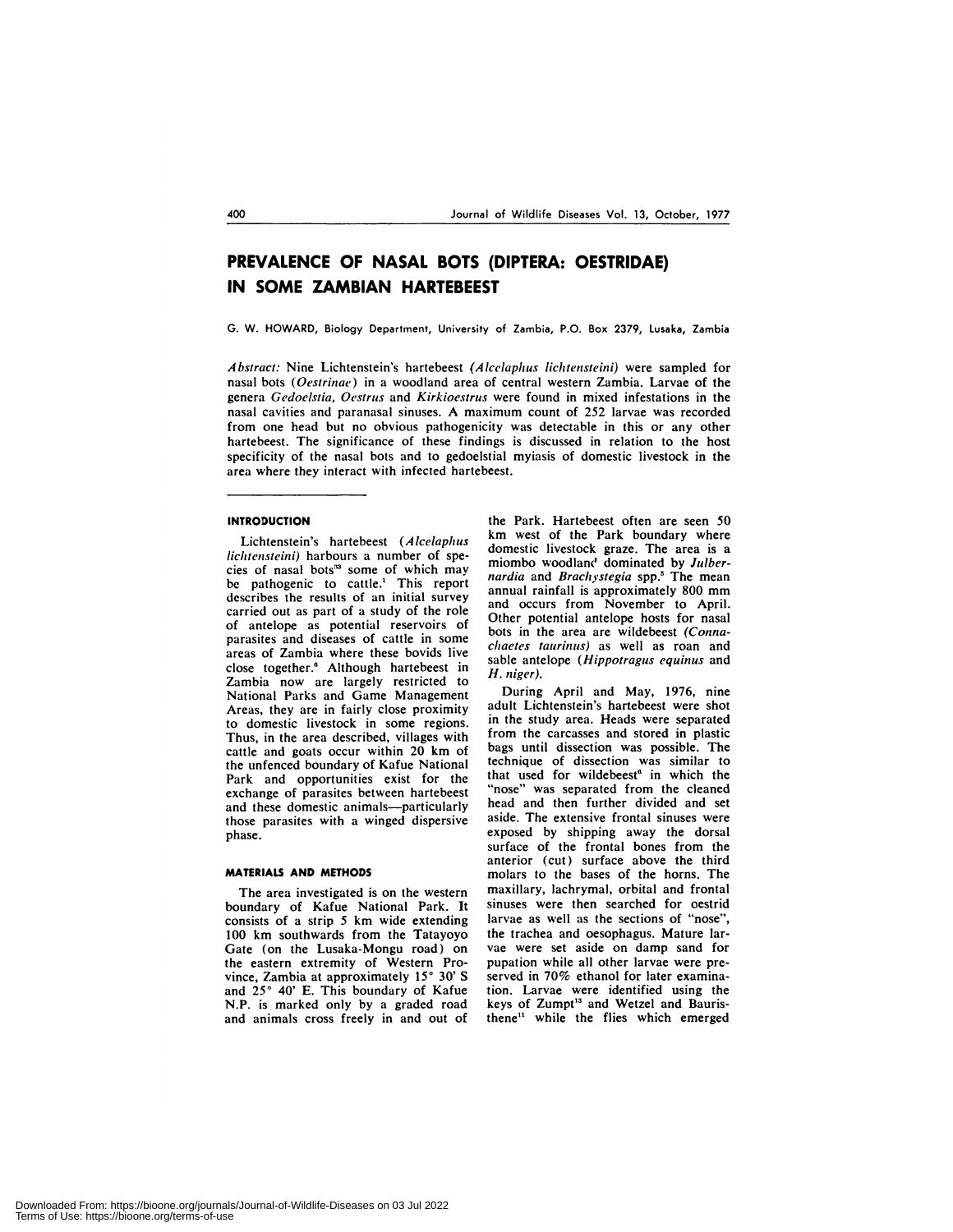were identified according to  $Zump<sup>13,14</sup>$ and Basson *ci al.4* Younger hartebeest were aged by Mitchell's technique<sup>8</sup> and the teeth wear on older animals was compared with skulls of known age.

# **RESULTS**

The following parasites of the subfamily *Ocstrinac"* were identified from third stage larvae and reared adults: *Gcdoclstia crislata* Rodham and Bequaert, *Ocstrus aureoargcntatus* Rodham and Bequaert, *0. macdona/di* Gedoelst *(=0. bassoni* Zumpt), *0. variolosus* (Loew) and Kirkioestrus sp. near minutus (Rodhain and Bequaert).

*G. Izass/eri* Gedoelst was probably pre sent although no flies of this species emerged; the two species of *Gcdoelstia* and their hybrids<sup>4</sup> are sufficiently indistinguishable as larvae to be uncertain with out the presence of adults for species identification. Only 28 flies emerged from a total harvest of 972 third instar larvae. This gives a recovery rate of 2.9%, which is not unusually low for Oestridae be cause they are notoriously hard to rear.<sup>13</sup>

First instar larvae were found in the sinuses and nasal cavities of most heads; those of two samples are recorded in Table 2. Second instar larvae of *Gcdocl stia* and *Ocstrus/Kirkioestrus* were found in all of the heads; however, the species present are not distinguishable at this

stage. The distribution of third instar larvae is given in Table 1; most of these were located in the major compartments and cornual extensions of the frontal sinuses.

The numbers of larvae in each head are not given here (except for the highest and lowest counts, Table 2) because in most animals total counts were not possible due to differential losses of larvae for various reasons associated with sampling. Nevertheless Table 2 gives the range of larval densities encountered and repre sents two complete counts. Similarly, the mean densities cannot be calculated from these data. The most frequently occurring third instar larvae in the nine heads were those of *Gcdoelstia* spp. The relative abundance of third instar larvae in the pooled samples was *Gedoclstia : 0. mac dona/di : Kirkiocstrus : 0. aureoargenta-Ins : 0. vario/osus* in the approximate ratio of 60:40:34:7: 1.

No obvious pathogenicity was observed. In three cases, decomposing mature third instar larvae of *Gcdoclstia* were present in the lachrymal sinuses and these were surrounded by muco-purulent material. Hartebeest no. 1 had a catarrhal sinusitis in the anterior (supra-orbital) compartment of the right frontal sinus which nevertheless contained live larvae. There was no noticeable thickening of the mucosa of the sinuses in animals with heavy parasite loads.

TABLE 1. Distribution of the species of nasal bots found in the paranasal sinuses of Lichten **stein's hartebeest in** Zambia.

| No. | Sample<br>Date | Est. age<br>in years | Presence of third instar larvae |                                                           |  |  |  |  |  |
|-----|----------------|----------------------|---------------------------------|-----------------------------------------------------------|--|--|--|--|--|
|     |                |                      |                                 | Sex Gedoelstia* O. aureo. O. macdon. O. variol. Kirkio.** |  |  |  |  |  |
|     | 13 April       | 2                    | F                               |                                                           |  |  |  |  |  |
| 2   | 29 April       | 3                    | M                               |                                                           |  |  |  |  |  |
| 3   | 30 April       | 1.5                  | М                               |                                                           |  |  |  |  |  |
| 4   | 30 April       | 3                    | F                               |                                                           |  |  |  |  |  |
| 5   | 30 April       | $\mathbf{2}$         | F                               |                                                           |  |  |  |  |  |
| 6   | 19 May         | $\mathbf{2}$         | М                               |                                                           |  |  |  |  |  |
| 7   | 19 May         | 2                    | F                               |                                                           |  |  |  |  |  |
| 8   | $25$ May       | 4                    | M                               |                                                           |  |  |  |  |  |
| 9   | 26 May         |                      | M                               |                                                           |  |  |  |  |  |

\* Includes *G. cristata, G. hassleri* and their hybrids.

\*\* *Kirkioestrus* sp. near *minutus*.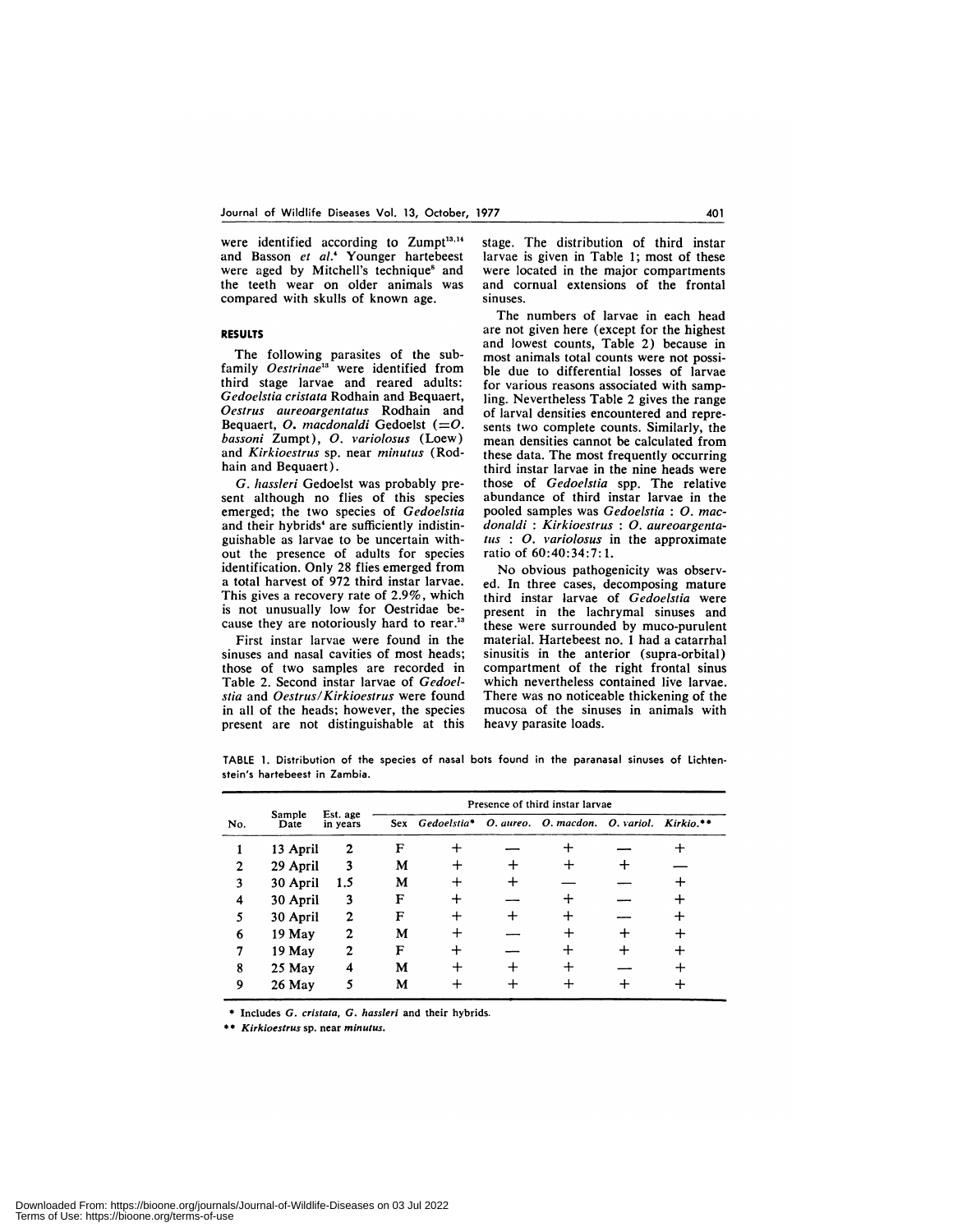TABLE 2. Total counts ot oestrid larvae in the paranasal sinuses of Lichtenstein's hartebees<br>in Zambia: highest and lowest examples.

|                      | Lowest<br>Count<br>No. 1 | Highest<br>Count<br>No. 9 | Maximum in<br>any head |
|----------------------|--------------------------|---------------------------|------------------------|
| First instar larvae  |                          |                           |                        |
| Gedoelstia*          | $\bf{0}$                 | 3                         | 3                      |
| Oestrus**            | $\overline{2}$           | 7                         | 8                      |
| Second instar larvae |                          |                           |                        |
| Gedoelstia*          | 1                        | 8                         | 15                     |
| Oestrus**            | 6                        | 52                        | 52                     |
| Third instar larvae  |                          |                           |                        |
| Gedoelstia*          | 20                       | 44                        | 88                     |
| O. aureoargentatus   | $\Omega$                 | 31                        | 31                     |
| O. macdonaldi        | 13                       | 69                        | 71                     |
| O. variolosus        | $\Omega$                 | 4                         | 4                      |
| Kirkioestrus sp.     | 24                       | 34                        | 45                     |
| <b>TOTAL</b>         | 66                       | 252                       |                        |

\* *G. cristala, G. hassleri* and their hybrids.

\*\* Oestrus spp. and *Kirkioestrus* sp. which are indistinguishable at this stage.

### **DISCUSSION**

The above species all have been re corded previously from Lichtenstein's hartebeest though not specifically from Zambia." The species of *Kirkioestrus* may prove to be *K. minuttis* but some abnormalities of wing venation and body colouration of the three reared flies cannot be clarified until a larger range of adults is available from this locality. Mixed infections of nasal bots are not uncommon in alcelaphine antelopes, $7,9,13$ but the regular appearance of five (or six including *G. Izass/eri)* species (Table 1) is not often recorded. The production of flies from these larvae implies that *A. lichtensteini* is a natural host for all the species as they were able to complete their metamorphosis. While *Gcdoc/stia* spp., *0. aurcoargcntatus* and *0. variolo sus* have been found in the paranasal sinuses of wildebeest in the same area and *Kirkioestrus* sp. may also occur in this antelope,"8" *0. macdonaldi* has not been found in any other antelope nearby.

The nearest record of this species is in tsessebe *(Dama/iscus /unatus)* from Liuwa Plain some 300 km westwards. *0. mac dona/di* also has been recorded from *A. lichtensteini* near Ngoma in the southern part of Kafue N.P., 120 km south-east of the study area, but not in wildebeest, roan or sable antelope. Thus, it is likely that *O. macdonaldi* is restricted to hartebeest in this region while other nasal bots are not host specific within the Alcelaphinae and Hippotraginae.<sup>7,9,13</sup>

No correlation could be found between the various combinations of oestrid species present in the hartebeest (Table 1) and their hosts' age, sex or body condition. This implies that the larviposition of the flies is random in respect to the antelope and not affected by prior infestation of the host or by any host defence mechanism such as that found in *Hypo derma* infections. In contrast to the situation in *Hypodcrma* and *Oedcmagena"* the oldest host animal here had the highest and most diverse parasite load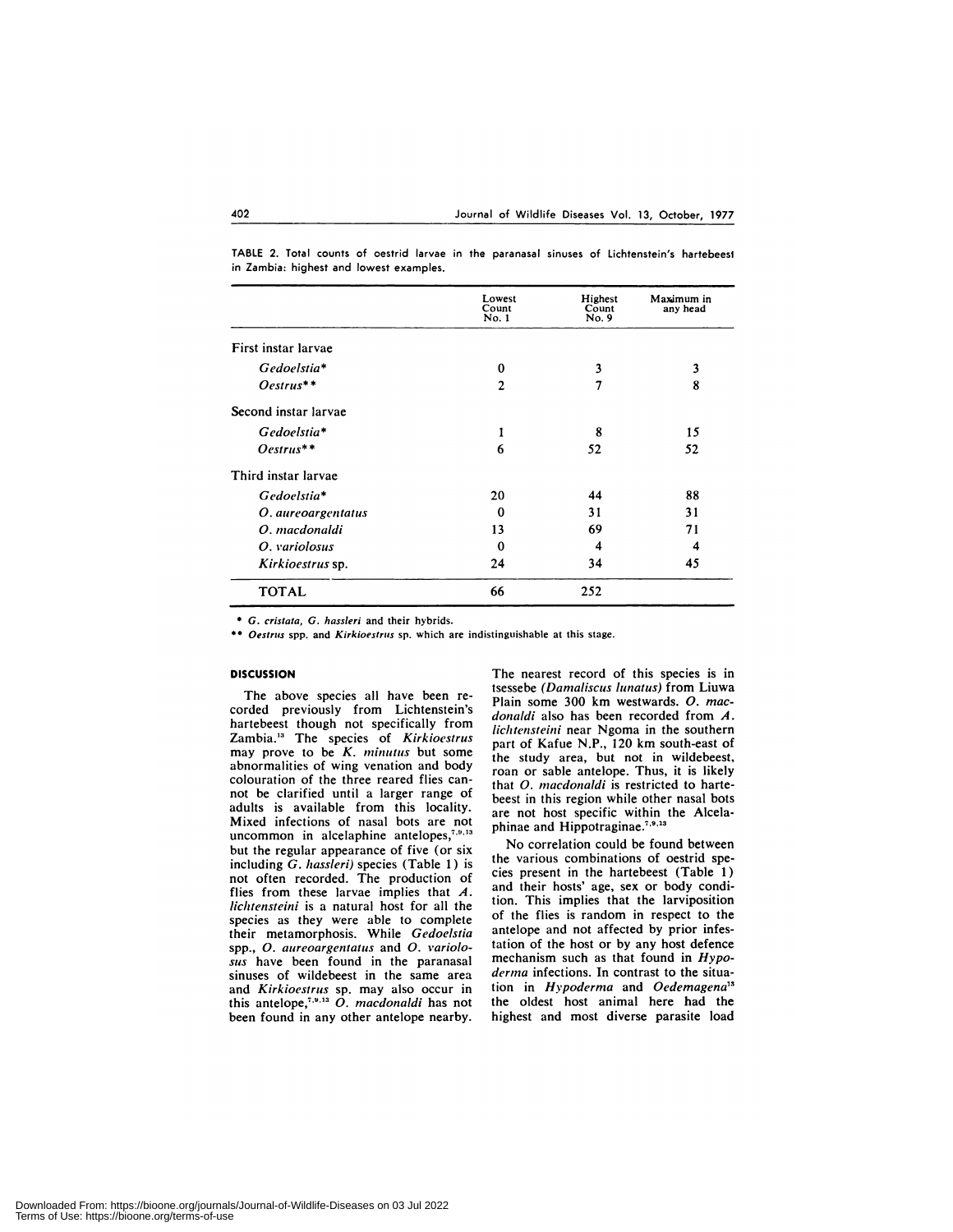(no. *9* in Tables 1 and 2). The concurrent presence of all three larval instars supports the contention of Wetzel<sup>9</sup> that there is no seasonality in *Ocstrus* spp. in south ern Africa and of Howard<sup>6</sup> that there is no seasonality in *Gcdoclstia* spp. in Zambia. However, further samples are required to confirm a lack of seasonality for all three genera.

Few accounts have been published of the density of oestrid larvae in antelope. Zumpt" stated of *0. aureoargentatus* that over 100 larvae "of this and other oestrid species" were commonly found in one host animal. Wetzel<sup>9</sup> found mixed infections of from 80 to 180 oestrid larvae in the nasal cavities and sinuses of 10 wildebeest in the Kruger National Park, South Africa. The densities reported here extend this range, but this is not surprising as the cornual compartments of the frontal sinuses are larger in *A. lichtensteini* than in wildebeest. The larvae in hartebeest no. 9 must represent a density close to the maximum as there was little area of the mucosa in the frontal sinuses that was not occupied by bots. Further speculation is not possible without total counts of larvae that give means and variances.

Present knowledge of the effects of oestrid larvae on their antelope hosts has been adequately summarised.<sup>2,9,13</sup> In general these parasites are considered to have little pathogenic affect while in their normal hosts. However, in abnormal hosts they may do considerable damage. In gedoelstial myiasis of sheep, goats and cattle, *Gcdoelstia* spp. cause serious damage and high mortality' while hardly affecting wildebeest and hartebeest.' *Gcdoclstia* spp. represent a possible threat to livestock production in the area and the hartebeest can be regarded as a reservoir of these parasites. The signifi cance of this is not yet known and gedoelstial myiasis in domestic stock has not so far been officially recorded in Zambia; but this is no certain indication of its absence.<sup>6</sup> Recent reports of "bulging eye disease" in village cattle in the area described are being investigated as they may be evidence of gedoelstiasis.'

*Gedoelstia* and *Oestrus* also have been implicated in human ophthalmomyiasis in southern Africa<sup>10,12</sup> but this is a rarely reported involvement. *Kirkioestrus* sp. and *Oestrus* spp. are probably of little consequence to either the antelope or the domestic animals in the study area.

#### **Acknowledgements**

This study was supported by a research grant from the Kafue Basin Research Committee of the University of Zambia and aided by the generous donation of a Landrover by the Zambia Electricity Supply Corporation Ltd. The assistance of Mr. P. Conant, Wildlife Biologist, National Parks and Wildlife Service and of Mr. M. Y. Stevens, Research Assistant, is gratefully acknowledged.

#### **LITERATURE CITED**

- 1. BASSON, P. A. 1962. Studies on specific oculo-vascular myiasis (uitpeuloog). III. Symptomology, pathology, aetiology and epizootiology. Onderstepoort J. vet. Res. 29: 211-240.
- 2. 1966. Gedoelstial myiasis in antelopes of southern Africa. Onderstepoort J. vet. Res. 33: 77-92.
- 3. . 1969. Studies on specific oculo-vascular myiasis (uitpeuloog) in sheep. V. Histopathology. Onderstepoort J. vet. Res. 36: 217-232.
- 4. **---------**, F. ZUMPT and E. BAURISTHENE. 1963. Is there a species hybridization in the genus *Gedoelstia?* (Diptera: Oestridae). Z. Parasit. Kde. 23: 348-353.
- 5. FANSHAWE, D. B. 1969. The vegetation of Zambia. Forest Research Bulletin No. 7, Division of Forest Research, Kitwe, Zambia, 67 pp.
- 6. HOWARD, G. W. 1976. Parasite and disease transmission from wildebeest to cattle in Zambia. Proceedings of the 4th Regional Wildlife Conference, Luangwa Valley, Zambia, pp. 188-196.